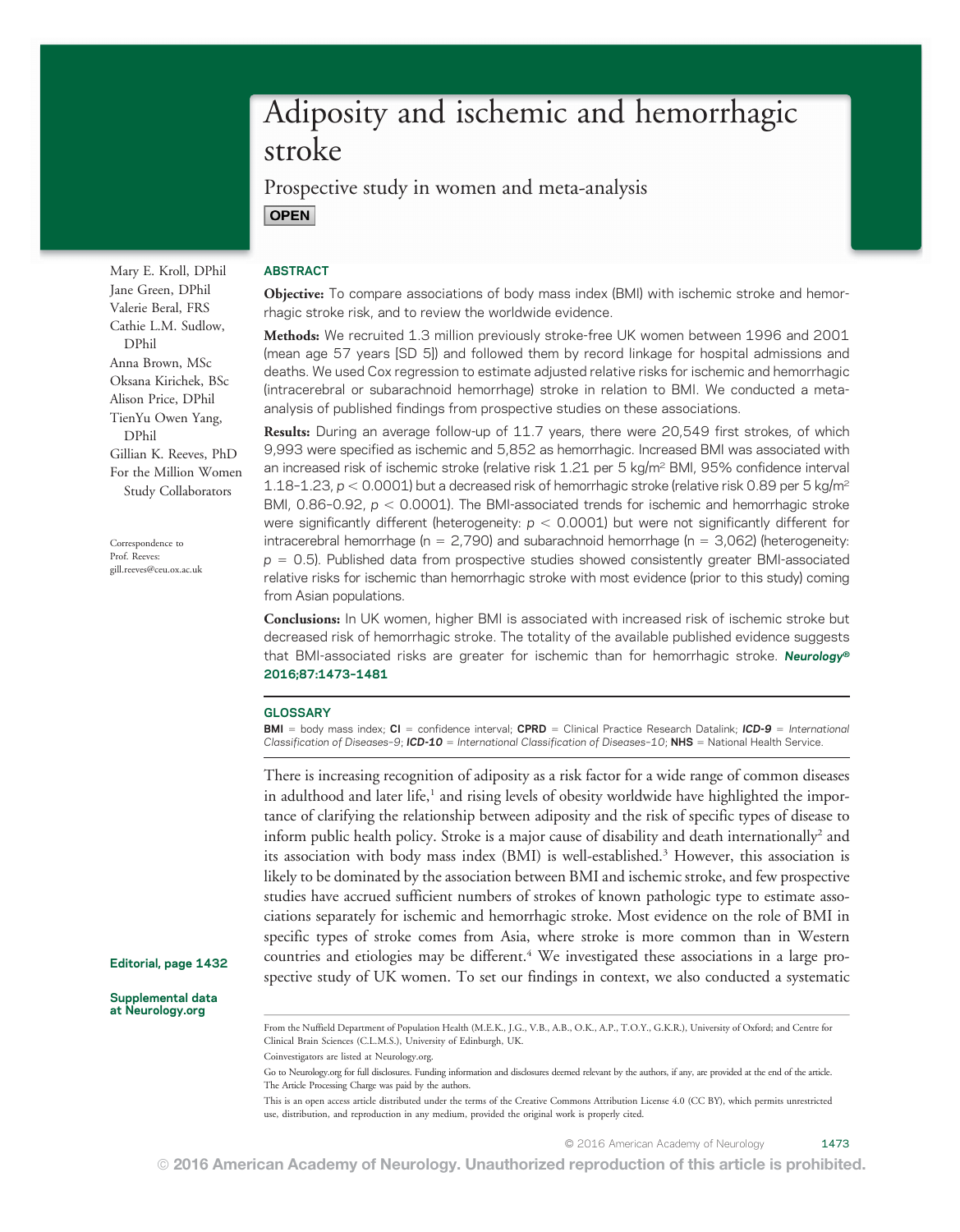review and meta-analysis of published prospective studies relating BMI to risk of ischemic and hemorrhagic stroke.

METHODS Study participants. Between 1996 and 2001, 1.3 million middle-aged women in the United Kingdom were recruited to the Million Women Study at breast cancer screening centers in England and Scotland.<sup>5</sup> Each participant returned a recruitment questionnaire on health and lifestyle characteristics, including current height and weight. In 2006– 2009, direct measurements of height and weight were obtained for a subset of participants 9 years after recruitment on average.<sup>6</sup> We followed the entire cohort for deaths, emigrations, and hospital admissions (as inpatients or day cases) by linkage to National Health Service (NHS) central registers and electronic hospital records. Full details of the study design, methods, survey questionnaires, and information about data sharing can be found on the study's website [\(www.millionwomenstudy.org\)](http://www.millionwomenstudy.org/).

Exposure assessment. Using information from the recruitment questionnaire, study participants were grouped by BMI (reported weight in kilograms divided by the square of the reported height in meters) in 5 categories:  $< 22.5$ ,  $22.5 - < 25$ ,  $25 - < 27.5$ ,  $27.5 - \leq 30$ ,  $\geq 30$  kg/m<sup>2</sup>. To allow for measurement error and changes in BMI over time, when estimating trends we scored each category as the mean measured BMI among the subset of women in that category for whom direct measurements were available: 22.2, 25.2, 27.6, 30.3, and 34.4 kg/m<sup>2</sup>, respectively. We defined other baseline exposures as follows: region (Scotland and the 9 extant Cancer Registry regions in England), deprivation category (a measure of socioeconomic status based on quintiles of the Townsend index,<sup>7</sup> an area-based index of deprivation), selfreported strenuous exercise ("enough to cause sweating or a fast heartbeat"; none,  $\leq 1$ , 1, 2+ times per week), alcohol intake (none,  $0.5-$ ,  $3-$ ,  $7+$  units per week, where 1 unit is assumed to contain 10 grams of pure alcohol), smoking (never, past, current:  $<$ 15, 15+ cigarettes/d), and height ( $<$ 160, 160-, 1651 centimeters). To examine the role of factors that might mediate associations of BMI with stroke,<sup>3</sup> we grouped participants according to self-reported treatment for relevant conditions at recruitment: hypertension (no, yes), high blood cholesterol (no, yes), and diabetes (no, yes).

Outcome assessment. Women with self-reported prior stroke at recruitment, or mention of prior cerebrovascular disease (ICD-9 codes 430–438 or ICD-10 codes I60-I69) in the electronic hospital record, and those who did not report their height or weight, were excluded from all analyses. We defined the first stroke as the earliest postrecruitment hospital admission mentioning stroke, if any, or death with stroke certified as the underlying cause. Electronic hospital records were available for April 1, 1997, to March 31, 2011, in England (Hospital Episode Statistics) and January 1, 1981, to December 31, 2008, in Scotland (Scottish Morbidity Record); death and emigration records were available up to December 31, 2012. All sources provided date and causes coded to the ICD-10 for each event during the study period. Using ICD-10, we defined subarachnoid hemorrhage as I60, intracerebral hemorrhage as I61, and ischemic stroke as I63. Stroke of unspecified type (I64) includes both ischemic and hemorrhagic strokes. We used primary care data from 2 different sources to assess the numbers of strokes specified either as hemorrhagic or as ischemic in the primary care records of women whose stroke was unspecified in hospital records. Primary care data, for those women for whom this information was available, came from (1) information obtained by record linkage to the Clinical Practice Research Datalink (CPRD) (see [cprd.com](http://www.cprd.com/) for further details), which is available for 8% of the cohort; and (2) that reported by primary care physicians in a postal survey requesting further information about a random subsample of 1,004 women with a hospital admission for stroke.<sup>8</sup>

For the small proportion of hospital stroke admissions with more than 1 recorded primary pathologic type (0.3%), we used the type recorded latest during the admission, on the assumption that diagnostic accuracy would improve during the hospital stay. A sensitivity analysis was conducted in which the endpoint was restricted to admissions with stroke as the first diagnosis listed (92% of all admissions listing stroke as a diagnosis).

Statistical analysis. Observation for stroke outcomes began at recruitment or the start of electronic hospital records (whichever was later) and ceased at death, emigration, or the end of electronic hospital records (whichever was earlier), with censoring at any stroke event. We estimated hazard ratios (subsequently referred to as relative risks) for stroke in each BMI category relative to a reference group (<22.5 kg/m<sup>2</sup>) by Cox regression, taking attained age as the underlying time variable, stratifying by region, and adjusting for potential confounders (deprivation, physical exercise, alcohol intake, smoking, and height). Women with missing values for any covariate were assigned to a separate level of that factor (deprivation  $\leq$ 1%, exercise 3%, alcohol  $\leq$ 1%, smoking 6%). We computed group-specific 95% confidence intervals (CIs) by estimating the variance of the log risk for each group.9 We also estimated log-linear trends in risk over the 5 categories of BMI, with conventional 95% CIs, scoring each category as the mean within-category measured BMI. We expressed all trends as relative risks per 5 kg/m<sup>2</sup>, and assessed heterogeneity between trend estimates with a 2-sided  $\chi^2$  contrast test,<sup>10</sup> using a 1% significance level (rather than 5%) to allow for repeated testing. Relative risks are presented separately after adjustment for age and region only, and after additional adjustment for deprivation, exercise, alcohol, smoking and height.

Sensitivity analyses were also conducted to assess the effect of excluding the first 5 years of follow-up (to assess potential effects of reverse causation, whereby preclinical disease may affect BMI), and of additionally excluding women with self-reported prior heart disease, thrombosis, diabetes, or cancer (not just prior stroke), and of adjustment for previous history of cancer. We also assessed the effect of excluding underweight women (BMI  $<$  18.5 kg/m2 ) from the analysis. All calculations used Stata version  $13.0.<sup>11</sup>$ 

We repeated the trend analyses for subgroups defined by various characteristics of the women, including age, adjustment factors, and whether or not women self-reported treatment, at baseline, for hypertension, high cholesterol, or diabetes.

To assess the plausibility of possible mechanisms for the association of BMI with specific stroke subtypes, mean apolipoprotein B/A1 ratio was calculated within categories of BMI in a subsample of women with measured lipid levels.

Systematic review and meta-analysis. We conducted a systematic review of prospective studies of BMI and incidence of the main pathologic types of stroke. In March 2015, we searched PubMed for relevant articles in English, using combinations of the MeSH terms stroke (both ischemic and hemorrhagic), intracerebral hemorrhage, subarachnoid hemorrhage, and body mass index. Titles and abstracts of identified articles were initially screened for relevance. Potentially relevant articles were then assessed for eligibility using the following inclusion criteria: cohort study (or analysis of pooled cohort studies using individual data)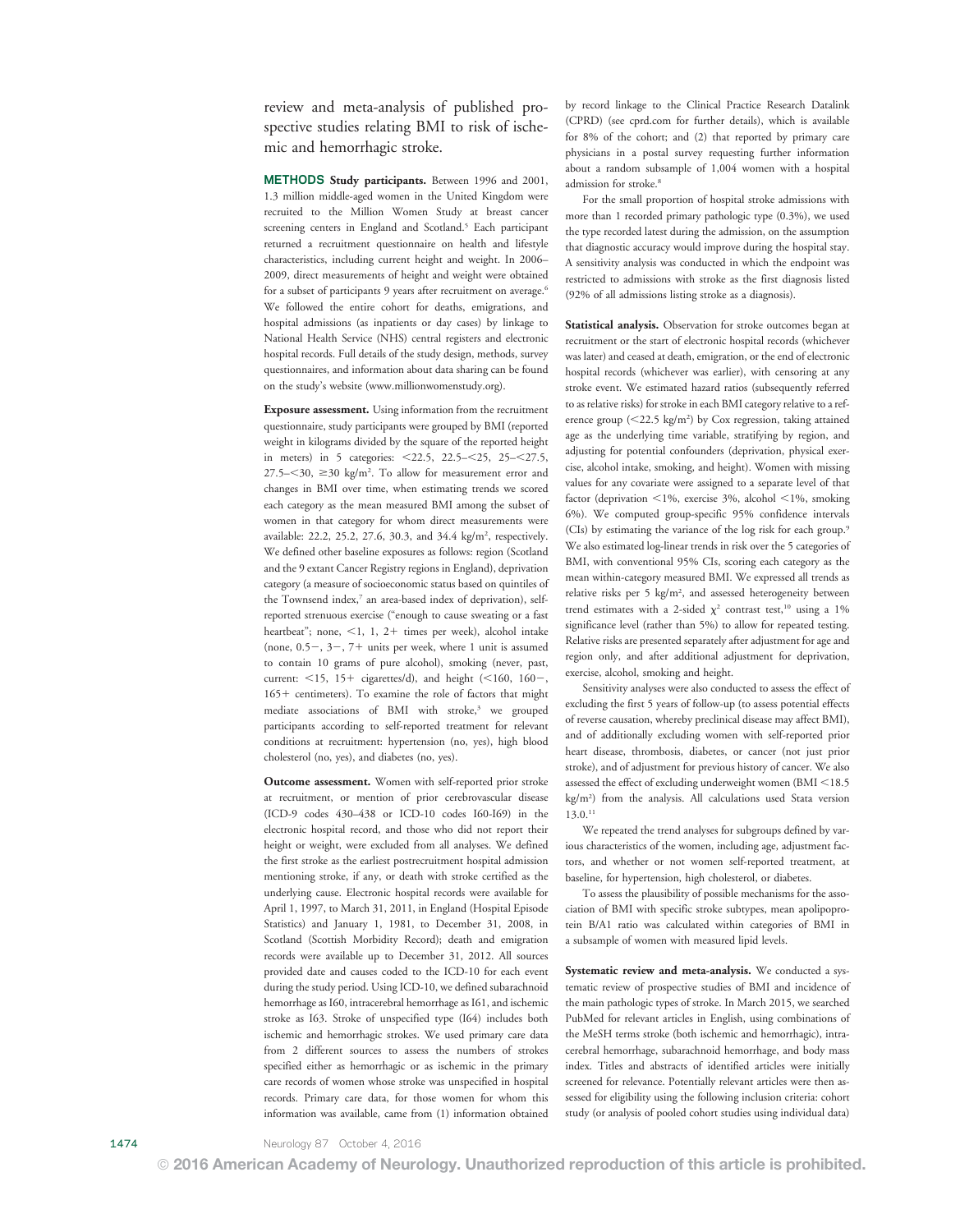published after 1994, relating adult BMI to risk of incident stroke (fatal and nonfatal), including at least 500 strokes in total (to reduce scope for publication bias), and giving separate estimates for both hemorrhagic and ischemic stroke, adjusted for confounders (at least age, and sex or smoking where relevant) but not for potential mediators (hypertension, dyslipidemia, or diabetes). Where several models were reported, we chose the model that was adjusted for the largest number of confounders, without being adjusted for potential mediators. Where studies overlapped, we excluded the smaller study. Where necessary, trends were estimated from categorical risk estimates by generalized least squares,<sup>12</sup> with group-specific BMI means estimated from means, standard deviations, or percentiles of BMI, assuming a normal distribution. Where appropriate, we combined trend estimates for subarachnoid and intracerebral hemorrhage. We expressed all trend estimates as relative risks per 5 kg/m<sup>2</sup>, grouped them by prespecified geographic area (Asia and Europe, North America, or Australia, because the distribution and etiologies of stroke subtypes differ between populations of Asian and European origin), $4$  and combined results by inversevariance methods.<sup>13</sup>

Standard protocol approvals, registrations, and patient consents. The Multi-Centre Research Ethics Committee for Anglia and Oxford approved the study. Each participant gave written informed consent to follow-up through medical records.

RESULTS Million Women Study. After exclusions for prior cerebrovascular disease (1%) and missing BMI (a further 5%), 1,277,129 women were included in the analysis (table 1). Of these, 15,683 (1%) were lost to follow-up during the study period, for example, through emigration, but contributed person-years under observation until the relevant end of follow-up date. Mean age at recruitment was 56.7 years (SD 5), and mean follow-up time was 11.7 years, with 15 million person-years of follow-up included in analyses for this study. Women with higher BMI tended to have lower socioeconomic status than leaner women, and were less likely to currently smoke, drink alcohol, or use hormone therapy, but more likely to be physically inactive, and much more likely to report being on treatment for hypertension, high cholesterol, or diabetes at recruitment.

During follow-up, there were 20,549 first strokes, of which 9,993 were coded as ischemic (cerebral infarction), 5,852 were coded as hemorrhagic (2,790 intracerebral and 3,062 subarachnoid hemorrhage), and 4,704 were of unspecified type (table 1). Increased BMI was associated with an increased risk of ischemic stroke. The relative risk of ischemic stroke per 5 kg/m2 increase in BMI was 1.23 (1.20–1.26) after adjustment for age and region only, and 1.21 (1.18–1.23) after additional adjustment for all 5 potential confounders listed in the Methods section. By contrast, the corresponding relative risk of hemorrhagic stroke decreased with increasing BMI with an age- and region-adjusted relative risk of 0.88 (0.85–0.91), which was relatively unaffected by adjustment for other potential confounders (relative risk 0.89, 95% CI 0.86–0.92). This difference in BMI-associated trends in risk for ischemic vs hemorrhagic stroke was highly significant (figure 1,  $p < 0.0001$ ). There was no significant difference between the BMI-associated trends for intracerebral and subarachnoid hemorrhage (figure 2,  $p = 0.5$ ).

The results of sensitivity analyses using only hospital admissions with stroke listed as the first diagnosis code, or excluding the first 5 years of follow-up, or

| Table 1<br>Baseline characteristics and details of follow-up for stroke, by body mass index |                                    |               |             |             |           |            |  |  |  |  |  |  |
|---------------------------------------------------------------------------------------------|------------------------------------|---------------|-------------|-------------|-----------|------------|--|--|--|--|--|--|
|                                                                                             | Body mass index, kg/m <sup>2</sup> |               |             |             |           |            |  |  |  |  |  |  |
|                                                                                             | < 22.5                             | $22.5 - < 25$ | $25 - 27.5$ | $27.5 - 30$ | >30       | Any        |  |  |  |  |  |  |
| Total no. women                                                                             | 247,335                            | 344,534       | 276,986     | 179,980     | 228,274   | 1,277,129  |  |  |  |  |  |  |
| Age, y, mean (SD)                                                                           | 56.3(4.9)                          | 56.6 (4.9)    | 56.9 (4.9)  | 57.0 (4.9)  | 56.7(4.8) | 56.7 (4.9) |  |  |  |  |  |  |
| Most deprived fifth, %                                                                      | 16.5                               | 16.3          | 18.7        | 21.4        | 26.2      | 19.4       |  |  |  |  |  |  |
| No strenuous physical exercise, %                                                           | 42.2                               | 42.8          | 47.6        | 52.5        | 60.2      | 48.2       |  |  |  |  |  |  |
| Drinks alcohol, %                                                                           | 78.9                               | 80.7          | 78.1        | 74.5        | 67.1      | 76.5       |  |  |  |  |  |  |
| Currently smokes, %                                                                         | 25.1                               | 20.4          | 19.3        | 18.6        | 16.4      | 20.1       |  |  |  |  |  |  |
| On menopausal hormone therapy, %                                                            | 37.0                               | 35.4          | 33.3        | 31.4        | 27.8      | 33.3       |  |  |  |  |  |  |
| On treatment for hypertension, %                                                            | 8.2                                | 11.3          | 15.2        | 19.5        | 28.0      | 15.7       |  |  |  |  |  |  |
| On treatment for diabetes, %                                                                | 0.9                                | 1.1           | 1.7         | 2.9         | 6.2       | 2.3        |  |  |  |  |  |  |
| On treatment for high cholesterol, %                                                        | 2.5                                | 3.3           | 4.3         | 5.4         | 6.5       | 4.3        |  |  |  |  |  |  |
| Previous cancer, %                                                                          | 3.3                                | 3.2           | 3.3         | 3.4         | 3.4       | 3.3        |  |  |  |  |  |  |
| Previous heart disease, %                                                                   | 3.0                                | 3.3           | 4.4         | 5.5         | 7.7       | 4.5        |  |  |  |  |  |  |
| Person-years to first stroke event (1000s)                                                  | 2,903                              | 4,062         | 3,249       | 2,101       | 2,642     | 14,957     |  |  |  |  |  |  |
| No. women with first stroke event                                                           | 3,860                              | 4,855         | 4,237       | 3,109       | 4,488     | 20,549     |  |  |  |  |  |  |

Percentages for each characteristic exclude women with missing information for that item.

© 2016 American Academy of Neurology. Unauthorized reproduction of this article is prohibited.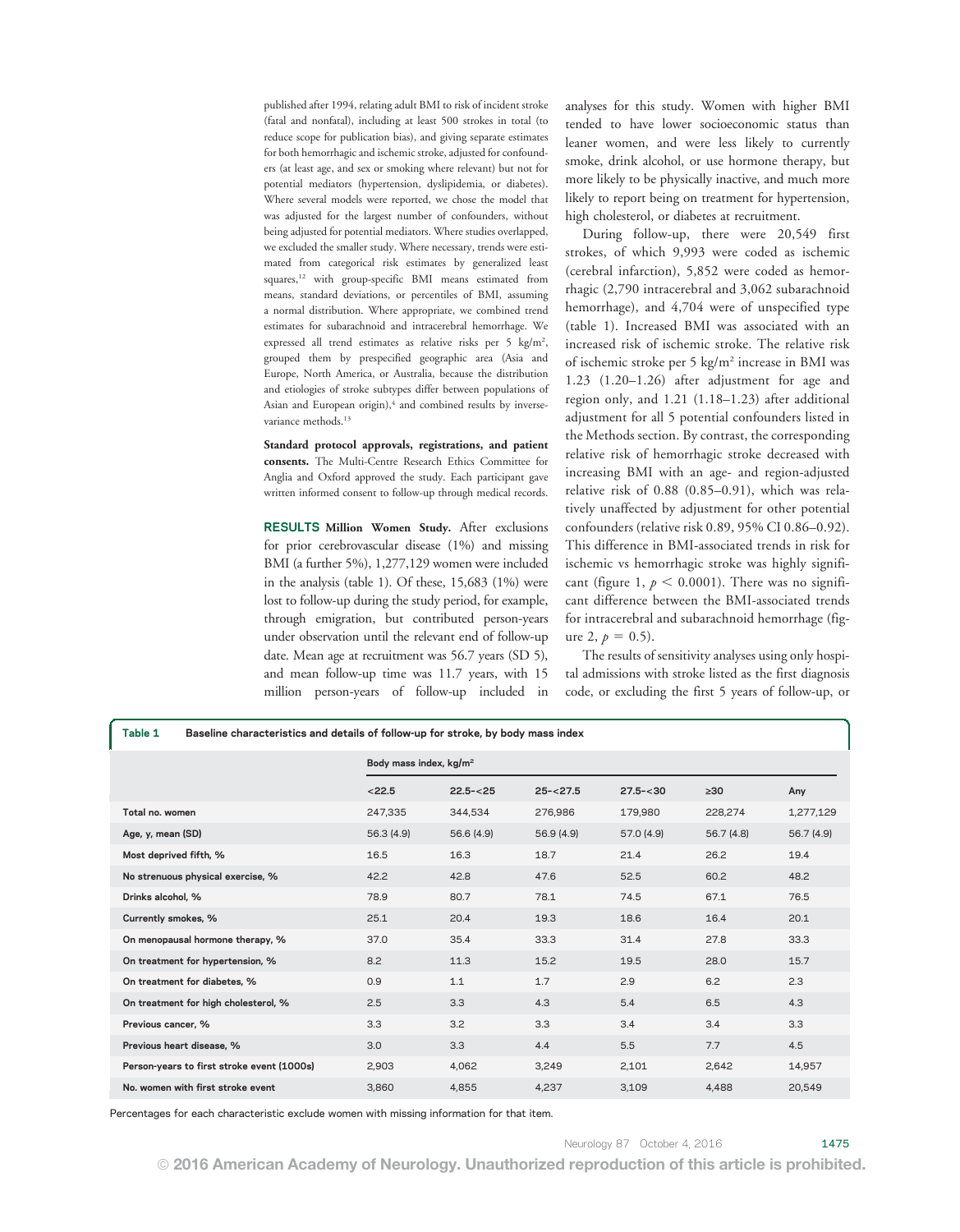

Estimates are adjusted for age, region, deprivation, physical exercise, alcohol intake, and smoking. Relative risk for each category is plotted against the mean measured BMI in that category. The size of each square is proportional to the amount of statistical information contained. BMI = body mass index;  $CI =$  confidence interval. Published with permission from Adrian Goodill.

excluding women with any self-reported prior ill health (not just stroke), or with adjustment for prior history of cancer, did not differ materially from the main findings (in each case, trend estimates differed by no more than 2% for both ischemic and hemorrhagic stroke). Exclusion of 12,639 (1%) women with a BMI of  $\leq$ 18.5 kg/m<sup>2</sup> had a negligible effect on the main findings (trend estimates differed by no more than 2% for both ischemic and hemorrhagic stroke).

The association between BMI and unspecified stroke (I64;  $n = 4,704$ ) resembled the pattern of risk seen for any stroke except that the relative risk of unspecified stroke was slightly higher in the most obese category (figure e-1 at [Neurology.org\)](http://neurology.org/lookup/doi/10.1212/WNL.0000000000003171). This is likely to reflect a greater proportion of ischemic strokes among those of unspecified type.<sup>14</sup> Additional information collected from primary care about women with a stroke in this cohort shows that ischemic strokes are overrepresented in the "unspecified stroke" category of hospital data. For women who were coded as having an unspecified stroke (I64) in their hospital records, but whose stroke was specified as either ischemic or hemorrhagic in their primary care records, the proportion of strokes specified as ischemic were 75% (54/72) based on linked primary care data (CPRD) and 89% (78/88) based on information provided directly by the patient's primary care physician. Both these percentages are greater than the corresponding proportion of 63% ischemic stroke (9,993/15,845), based on hospital records with specified type.

There was some heterogeneity in the relative risks per 5 kg/m2 across subgroups of women (figure 3,  $p < 0.0001$  and  $p = 0.003$  for global heterogeneity among the trends for ischemic stroke and hemorrhagic stroke, respectively). For hemorrhagic stroke, the decreasing trend in relative risk with higher BMI was stronger in older women, and in those who reported at baseline being treated for hypertension or for high cholesterol. For ischemic stroke, the increasing trend in relative risk with higher BMI was weaker in physically inactive women, smokers, and those who reported at baseline being treated for hypertension. The pattern of an increasing trend in ischemic stroke and a decreasing trend in hemorrhagic stroke was evident regardless of reported treatment for high blood pressure or high cholesterol.

Among 15,739 women with information on blood lipid levels, who were not receiving treatment for high cholesterol at recruitment, mean apolipoprotein B/A1 ratio increased with increasing BMI. The mean ratios in women with BMIs (in kg/m<sup>2</sup>) of  $<$ 25, 25– $<$ 30, and 30+ were 0.62 (0.61–0.62), 0.67 (0.66–0.67), and 0.68 (0.67–0.68), respectively.

Systematic review. Electronic searching retrieved 495 studies. Screening titles and abstracts eliminated 388 studies. Assessing full-text articles eliminated a further 95 studies that did not fulfil one or more specific inclusion criteria. This left 12 studies, 5 from Europe, North America, and Australia,<sup>15-19</sup> and 7 from Asia<sup>20-26</sup>; 3 of these studies reported separate estimates for men and women (table e-1).<sup>16,20,24</sup> Including our study, type-specific trend estimates were based on 52,216 stroke events in total: 30,553 from Asia and 21,656 from Europe, North America, and Australia. For Europe, North America, and Australia, previous studies contributed only 5,811 cases; our study contributed an additional 15,845 cases.

In all but 318,23,24 of the 12 published studies included in the meta-analysis, the trend estimate was lower for hemorrhagic than ischemic stroke. For both stroke types, the pooled trend estimates were lower in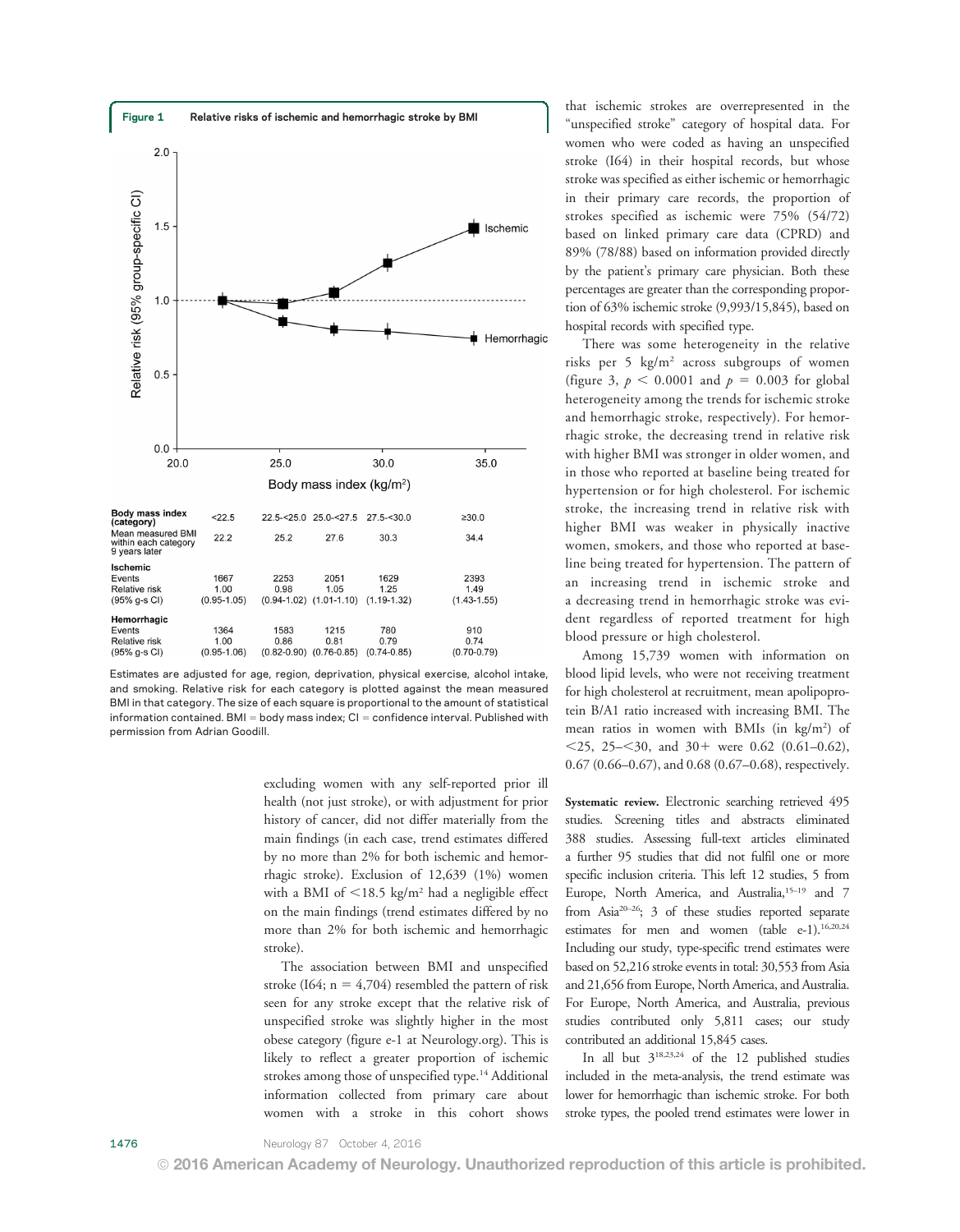

Estimates are adjusted for age, region, deprivation, physical exercise, alcohol intake, and smoking. Relative risk for each category is plotted against the mean measured BMI in that category. The size of each square is proportional to the amount of statistical information contained. BMI = body mass index;  $CI =$  confidence interval. Published with permission from Adrian Goodill.

European/North American populations than in Asian populations, and within these groups there was some heterogeneity across studies (figure 4).

DISCUSSION In this prospective study of 1.3 million UK women, among whom 20,549 incident strokes had occurred, increased BMI was found to be associated with an increased risk of ischemic stroke but a decreased risk of hemorrhagic stroke. The magnitude of the reduction in risk associated with increasing BMI was similar for intracerebral and subarachnoid hemorrhage.

Published findings from other prospective studies are broadly consistent with ours. The BMIassociated relative risk was greater for ischemic than for hemorrhagic stroke overall, and separately, in 9 of the 12 previously published studies that were included in the meta-analysis. Findings from 5 other potentially eligible studies that did not publish results in a suitable form for inclusion in the meta-analysis did not appear to contradict the findings of the meta-analysis.27–<sup>31</sup> The difference between the trends for the 2 stroke types was greater in the European, North American and Australian studies than in the Asian studies, perhaps reflecting variation in the epidemiology of different stroke types in these different populations.32 As in our study, there was no evidence that the BMI association differed for subarachnoid and intracerebral hemorrhage in the 2 large Asian cohort studies that estimated separate trends for these types.<sup>25,26</sup>

The reasons for a difference between the BMIassociated risks of hemorrhagic and ischemic stroke are unclear. Obesity is associated with well-established risk factors for stroke in general, including hypertension, dyslipidemia, and diabetes.<sup>33</sup> Hypertension increases the risk of both stroke types, but some evidence suggests that dyslipidemia and diabetes specifically increase the risk of ischemic stroke.<sup>34</sup> It has also been suggested that hemorrhagic stroke risk increases with decreasing serum cholesterol levels.35 Although we were unable to assess directly whether differences in lipid levels could account for the observed associations between BMI and stroke subtypes, the increase in apolipoprotein B/A1 ratio with increasing BMI shown here is consistent with the hypothesis that BMI increases ischemic stroke risk, and decreases hemorrhagic stroke risk, through altered lipid levels.

We followed 1.3 million women for 11.7 years on average, using routinely collected NHS data and electronic hospital records to ascertain both fatal and nonfatal strokes with virtually no loss to follow-up. There is evidence from this<sup>8</sup> and other studies<sup>36</sup> that diagnoses of ischemic and hemorrhagic strokes recorded in hospital records are sufficiently reliable for epidemiologic investigation. Measurement error and changes in BMI over time were minimized by the use of measured height and weight from sampled participants 9 years after recruitment to score BMI categories for trend estimation.

Comparisons with primary care data, and published data on the relative frequency of pathologic types of stroke in populations of European origin,  $14$ suggest that relatively few women coded as having had an unspecified stroke in the hospital data had had a hemorrhagic stroke. Thus incomplete information on stroke types in hospital data is unlikely to have materially biased the association of increased BMI with decreased risk of hemorrhagic stroke observed here. Nor are reverse causation or confounding likely to explain the results, since trend estimates changed very little after excluding the first 5 years of follow-up, and the direction of the trends differed between the 2 types of stroke. Our analyses are based on strokes occurring in women over the

Neurology 87 October 4, 2016 1477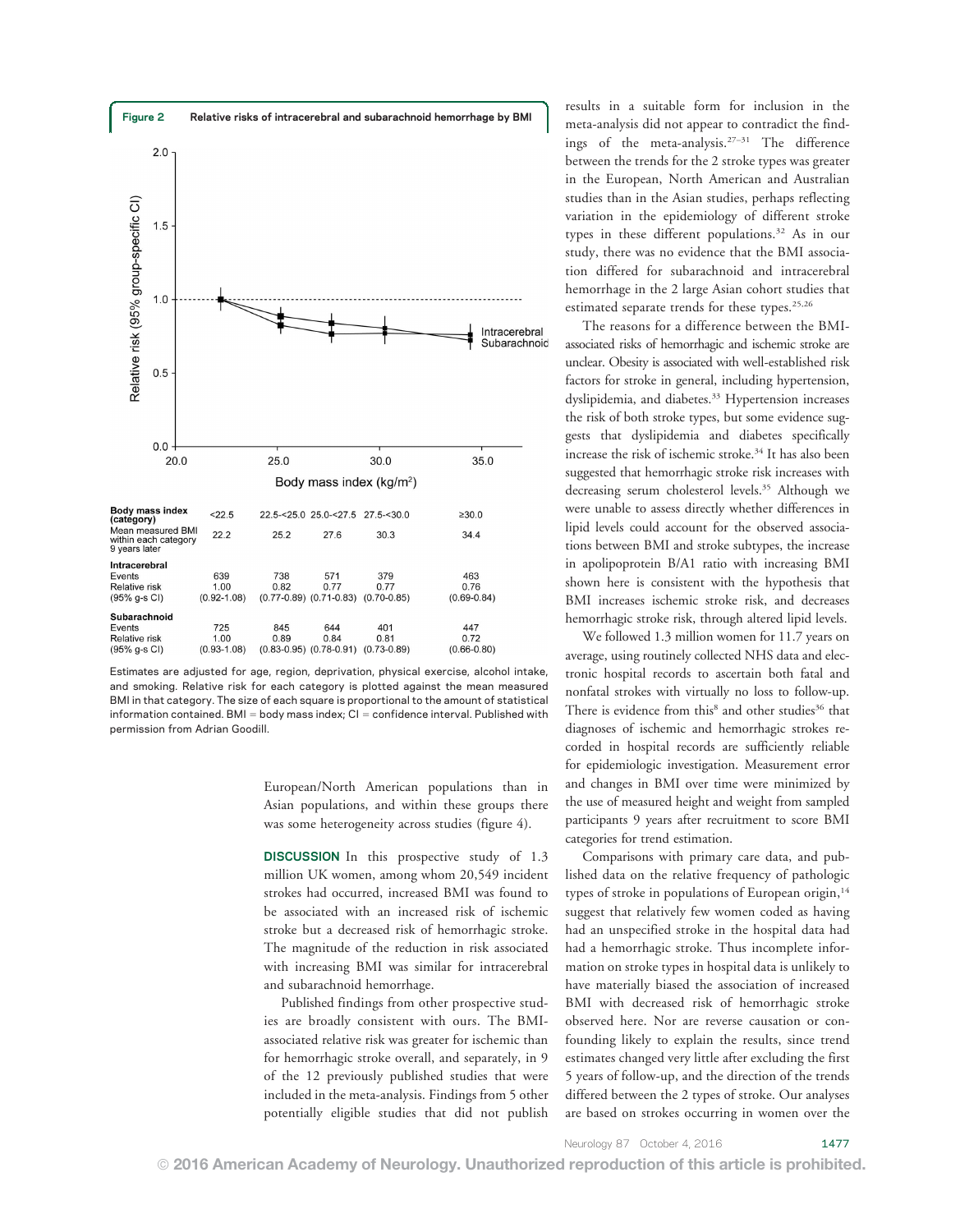Figure 3 Stratified relative risks of hemorrhagic and ischemic stroke per 5 kg/m<sup>2</sup> increase in body mass index

|                                                                                                            | <b>Hemorrhagic stroke</b> |                                                                                                                                |                                               |     | <b>Ischemic stroke</b> |                                                                                                                                |                                               |     |      |
|------------------------------------------------------------------------------------------------------------|---------------------------|--------------------------------------------------------------------------------------------------------------------------------|-----------------------------------------------|-----|------------------------|--------------------------------------------------------------------------------------------------------------------------------|-----------------------------------------------|-----|------|
|                                                                                                            | Events                    |                                                                                                                                | Relative risk per 5kg/m <sup>2</sup> (95% CI) |     | Events                 |                                                                                                                                | Relative risk per 5kg/m <sup>2</sup> (95% CI) |     |      |
| Age at risk (years)<br><65<br>$65+$<br>Heterogeneity                                                       |                           | 3,182 0.93 (0.89-0.98)<br>2,670 0.84 (0.80-0.88)<br>$p=0.002$                                                                  |                                               |     |                        | 3,419 1.24 (1.19-1.29)<br>6,574 1.19 (1.15-1.22)<br>$p=0.1$                                                                    |                                               |     |      |
| <b>Baseline characteristics</b><br><b>Deprivation (fifths)</b><br>$1 =$ least<br>2<br>3<br>4<br>$5 = most$ |                           | 1,021 0.82 (0.76-0.90)<br>1,069 0.91 (0.84-0.99)<br>1,128 0.86 (0.80-0.93)<br>1,222 0.89 (0.83-0.96)<br>1,376 0.94 (0.88-1.00) |                                               |     |                        | 1,506 1.20 (1.12-1.28)<br>1,747 1.22 (1.15-1.29)<br>1,784 1.19 (1.13-1.26)<br>2,119 1.20 (1.14-1.27)<br>2,779 1.21 (1.16-1.27) |                                               |     |      |
| Heterogeneity<br><b>Exercise (strenuous)</b><br>Some                                                       |                           | $p=0.1$<br>2,507 0.90 (0.86-0.95)                                                                                              |                                               |     |                        | p > 0.9<br>3,851 1.27 (1.22-1.32)                                                                                              |                                               |     |      |
| None<br>Heterogeneity                                                                                      |                           | 3,101 0.87 (0.84-0.91)<br>$p=0.4$                                                                                              |                                               |     |                        | 5,595 1.17 (1.13-1.21)<br>$p=0.002$                                                                                            |                                               |     |      |
| Alcohol<br>None<br><3 units/week<br>3+ units/week<br>Heterogeneity                                         |                           | 1,618 0.88 (0.83-0.94)<br>1,859 0.89 (0.84-0.94)<br>2,330 0.90 (0.86-0.96)<br>$p=0.8$                                          |                                               |     |                        | 3,254 1.19 (1.14-1.24)<br>3,238 1.21 (1.16-1.26)<br>3,393 1.21 (1.15-1.26)<br>$p=0.9$                                          |                                               |     |      |
| Smoking<br>Never<br>Past<br>Current<br>Heterogeneity                                                       |                           | 2,086 0.89 (0.84-0.94)<br>1,437 0.95 (0.89-1.01)<br>2,082 0.84 (0.79-0.89)<br>$p=0.02$                                         |                                               |     |                        | 3,895 1.27 (1.22-1.32)<br>2,493 1.21 (1.15-1.27)<br>2,997 1.11 (1.06-1.16)<br>p<0.0001                                         |                                               |     |      |
| <b>Menopausal hormone therapy</b><br>Never<br>Past<br>Current<br>Heterogeneity                             |                           | 2,953 0.89 (0.85-0.93)<br>965 0.83 (0.77-0.90)<br>1,839 0.93 (0.88-0.99)<br>$p=0.09$                                           |                                               |     |                        | 5,343 1.20 (1.17-1.24)<br>1,582 1.18 (1.11-1.26)<br>2,883 1.24 (1.18-1.30)<br>$p=0.4$                                          |                                               |     |      |
| <b>Treatment for hypertension</b><br>No<br>Yes<br>Heterogeneity                                            |                           | 4,601 0.89 (0.85-0.92)<br>1,248 0.79 (0.74-0.84)<br>$p=0.004$                                                                  |                                               |     |                        | 6,936 1.17 (1.13-1.20)<br>3,055 1.07 (1.03-1.12)<br>$p=0.003$                                                                  |                                               |     |      |
| <b>Treatment for high cholesterol</b><br>No<br>Yes<br>Heterogeneity                                        |                           | 4,827 0.90 (0.87-0.93)<br>272 0.70 (0.60-0.82)<br>$p=0.002$                                                                    |                                               |     |                        | 8,026 1.19 (1.16-1.22)<br>746 1.23 (1.12-1.34)<br>$p=0.5$                                                                      |                                               |     |      |
| <b>Treatment for diabetes</b><br>No<br>Yes<br>Heterogeneity                                                | 156                       | 5,692 0.88 (0.85-0.91)<br>$1.10(0.90-1.35)$<br>$p=0.03$                                                                        | Ē                                             |     | 778                    | 9,211 1.17 (1.14-1.20)<br>$1.07(0.98-1.17)$<br>$p=0.06$                                                                        |                                               |     |      |
| All women                                                                                                  |                           | 5,852 0.89 (0.86-0.92)                                                                                                         | ♦                                             |     |                        | 9,993 1.21 (1.18-1.23)                                                                                                         |                                               |     |      |
|                                                                                                            |                           | 0.5                                                                                                                            | 1.0<br>1.25<br>0.75<br>Risk ratio (95% CI)    | 1.5 |                        | 0.5                                                                                                                            | 0.75<br>Risk ratio (95% CI)                   | 1.0 | 1.25 |

Estimates are adjusted for age, region, deprivation, physical exercise, alcohol intake, and smoking, where appropriate. Person-years are classified by age at risk or baseline characteristics of participants. Dotted lines represent the respective relative risks per 5 kg/m<sup>2</sup> in all women. The size of each square is proportional to the amount of statistical information contained. CI = confidence interval. Published with permission from Adrian Goodill.

> age of 50 that resulted in hospital admission or death. Since hemorrhagic strokes are more likely than ischemic strokes to result in hospital admission or death, 37,38 this is likely to have led to an overrepresentation of hemorrhagic strokes in this study compared with other studies where stroke outcome

was ascertained differently. This should not, however, bias our estimates of the association between BMI and specific types of stroke and, while we cannot necessarily assume that the findings observed here apply equally to strokes managed without admission to hospital, our findings are unlikely to

© 2016 American Academy of Neurology. Unauthorized reproduction of this article is prohibited.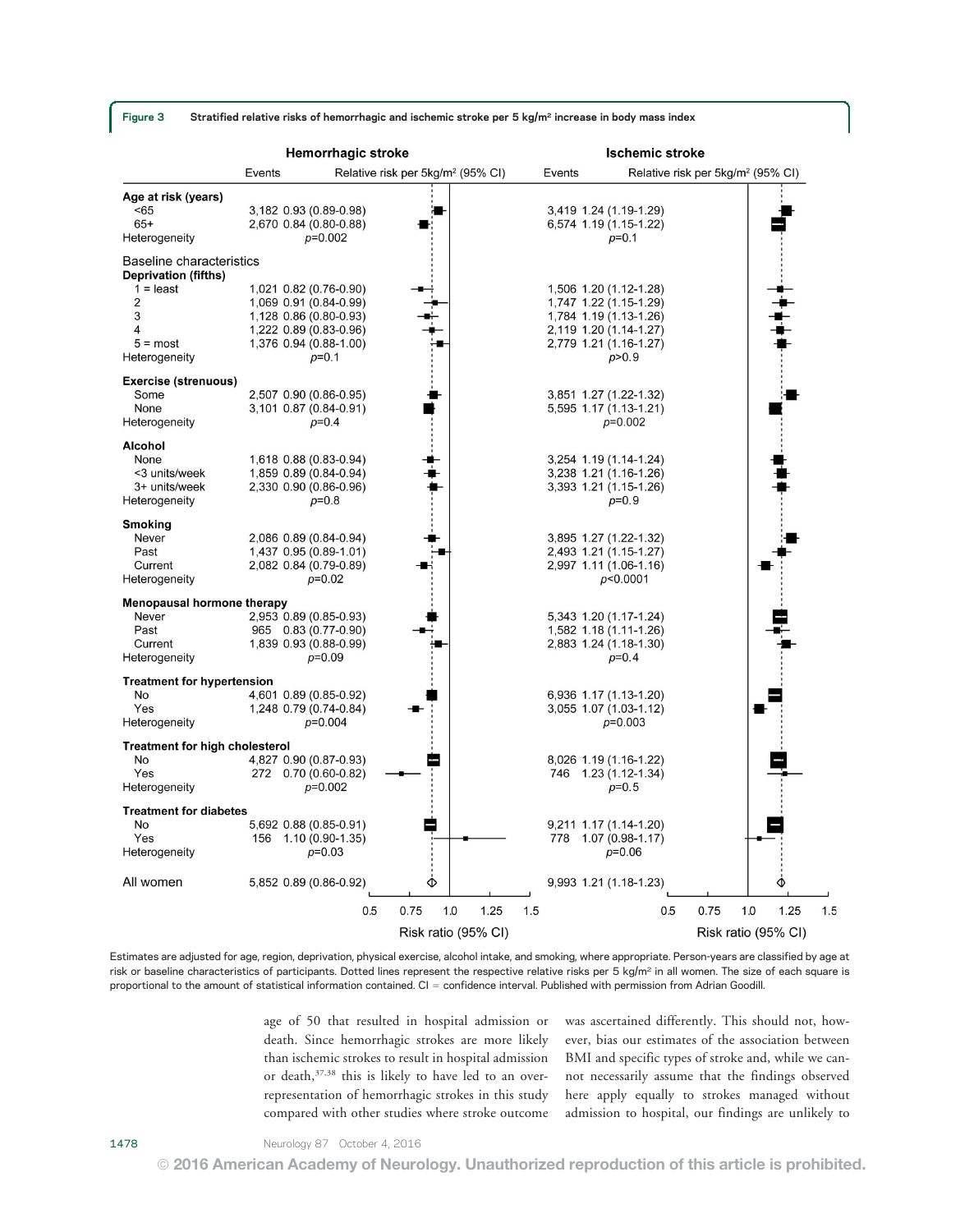**Hemorrhagic stroke Ischemic stroke** Relative risk per 5kg/m<sup>2</sup> (95% CI) Relative risk per 5kg/m<sup>2</sup> (95% CI) Region/study Sex Events Events Europe/N. America/Australia MWS UK (this report) F 5,852 0.89 (0.86-0.92) 9,993 1.21 (1.18-1.23) в 45 and up Australia (2014) **MF** 170  $0.84(0.72 - 1.02)$ 367 1.03 (0.91-1.16) F FS Finland (2007) 332 1.00 (0.88-1.13) 1,223 1.22 (1.13-1.31) FS Finland (2007) M 342 1.05 (0.90-1.22) 1,331 1.28 (1.19-1.37) Jood Sweden (2004)  $1.01(0.75-1.37)$ 495 1.32 (1.14-1.53) M 144 **PHS USA (2002)** 1.34 (1.03-1.72) 631 1.34 (1.22-1.47) M  $104$ E **NHS USA (1997)** 269  $0.89(0.77-1.02)$ 403 1.28 (1.16-1.40) All Europe/N. America/Australia 7,213 0.91 (0.88-0.93) 14,443 1.22 (1.20-1.24) Heterogeneity  $p=0.008$ Heterogeneity  $p=0.02$ Asia SPP China (2013) F 216 1.07 (0.86-1.33) 259 1.56 (1.31-1.84) SPP China (2013) 235 1.09 (0.86-1.39) M 355 2.08 (1.76-2.45) Kailuan China (2013) MF 406 1.17 (0.99-1.37) 1,141 1.42 (1.28-1.56) CNHS China (2010) **MF** 2,482 1.14 (1.08-1.21) 3,715 1.43 (1.37-1.50) F SWHS China (2009) 205 1.43 (1.12-1.81) 1,737 1.31 (1.21-1.42) F JALS-EEC Japan (2010) 122 1.49 (1.12-1.98) 302 1.38 (1.14-1.66) JALS-EEC Japan (2010) M 107 1.28 (1.06-1.54) 423 1.28 (1.06-1.54) F NHIC Korea (2008) 3,953 1.10 (1.05-1.16) 8,696 1.28 (1.25-1.31) KNHS Korea (2004) M 2,218 1.35 (1.24-1.47) 3,981 1.69 (1.57-1.80) All Asia 9,944 1.16 (1.13-1.20) 20,609 1.35 (1.33-1.38) Heterogeneity  $p=0.002$ Heterogeneity  $p<$  0.001  $0.5$  $1.0$  $2.0$  $2.5$  $0.5$  $2.5$  $1.5$  $1.0$  $1.5$  $2.0$ Risk ratio (95% CI) Risk ratio (95% CI)

Relative risks of hemorrhagic and ischemic stroke per 5 kg/m<sup>2</sup> increase in body mass index. Estimates are adjusted for at least age, sex, and smoking, where appropriate, but not for potential mediators (high blood pressure, high cholesterol, or diabetes). Dotted lines represent the respective relative risks per 5 kg/m<sup>2</sup> in all women. The size of each square is proportional to the amount of statistical information contained. 45 and up<sup>15</sup> = 45 and Up Study; CNHS<sup>22</sup> = China National Hypertension Survey; FS<sup>16</sup> = Finland survey; JALS-EEC<sup>24</sup> = Japan Arteriosclerosis Longitudinal Study-Existing Cohorts Combine; Jood<sup>17</sup> = Swedish record linkage study; Kailuan<sup>21</sup> = Kailuan study; KNHS<sup>26</sup> = Korean National Health System; NHIC<sup>25</sup> = National Health Insurance Corporation;  $N$ HS<sup>19</sup> = Nurses' Health Study; PHS<sup>18</sup> = Physicians' Health Study; SPP<sup>20</sup> = Stroke Prevention Project; SWHS<sup>23</sup> = Shanghai Women's Health Study. CI = confidence interval. Published with permission from Adrian Goodill.

© 2016 American Academy of Neurology. Unauthorized reproduction of this article is prohibited.

have been materially affected by omission of this subgroup of stroke cases.

The main finding from this study is that greater adiposity is associated with an increase in ischemic stroke, but not necessarily hemorrhagic stroke. Our results suggest qualitatively different BMI-associated risks for these 2 pathologic types of stroke in UK women, and a decreased risk of both subarachnoid and intracerebral hemorrhage with higher BMI.

#### AUTHOR CONTRIBUTIONS

Mary Kroll analyzed the data and drafted the manuscript. Jane Green conceived and designed the study, advised on analysis and interpretation of the data, and revised the manuscript. Valerie Beral conceived and designed the study, advised on analysis and interpretation of the data, and revised the manuscript. Cathie Sudlow advised on analysis and interpretation of the data and revised the manuscript. Anna Brown linked and analyzed data from the Clinical Practice Research Datalink (CPRD). Oksana Kirichek linked and analyzed data from the Clinical Practice Research Datalink (CPRD). Alison Price revised the manuscript. Owen Yang conducted the systematic review and revised the manuscript. Gillian Reeves conceived and designed the study, advised on analysis and interpretation of the data, revised the manuscript, and is the study guarantor.

#### ACKNOWLEDGMENT

The authors thank the women recruited to the Million Women Study; the staff of collaborating NHS Breast Screening Centres and General Practices; and Ben Cairns (statistical advice), Adrian Goodill (drawing the figures), and Eli Harriss (literature searching). This study is based in part on data from the Clinical Practice Research Datalink obtained under license from the UK Medicines and Healthcare products Regulatory Agency. The interpretation and conclusions contained in this study are those of the authors alone.

#### STUDY FUNDING

This study was funded by the UK Medical Research Council and Cancer Research UK.

Neurology 87 October 4, 2016 1479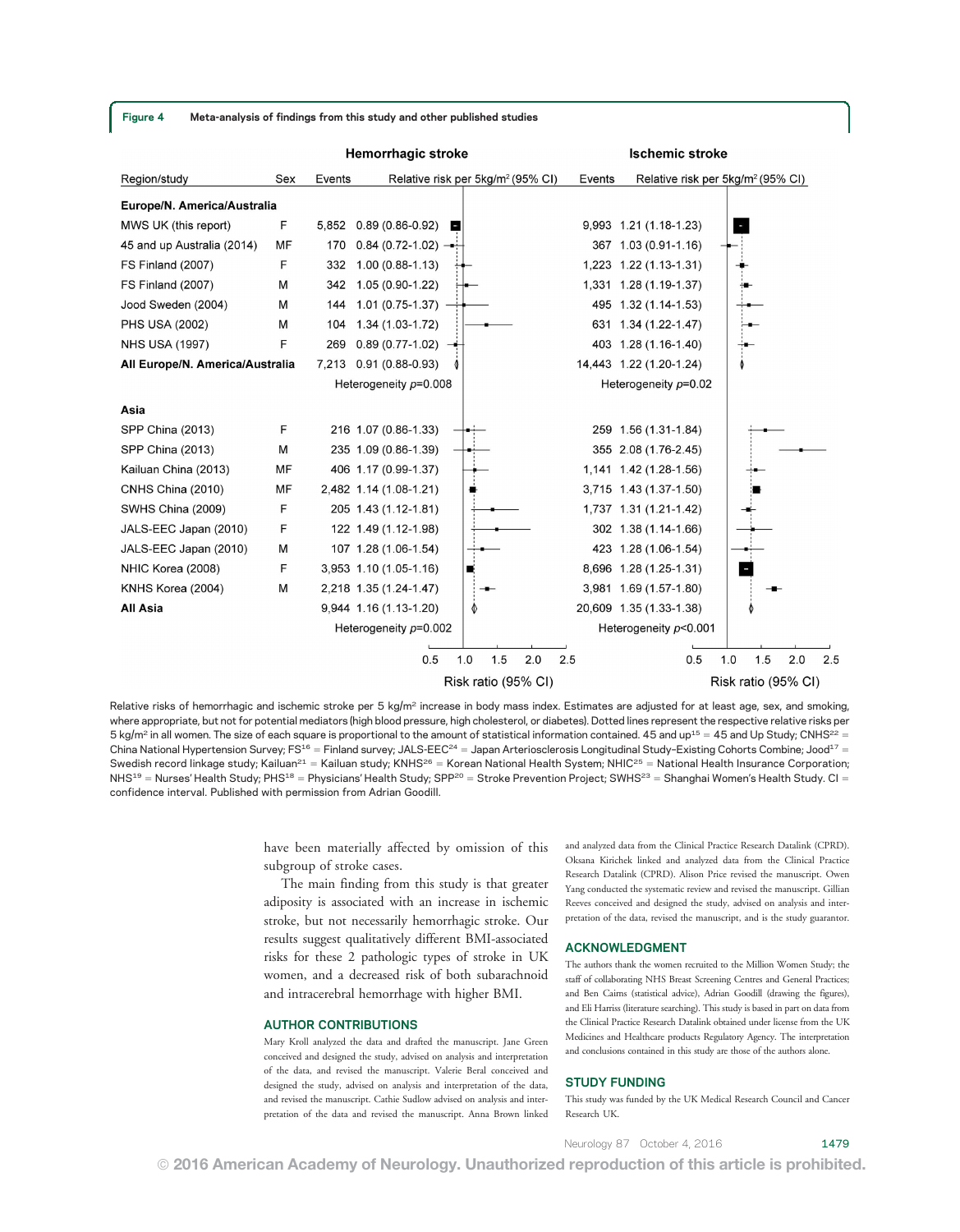#### **DISCLOSURE**

The authors report no disclosures relevant to the manuscript. Go to [Neurology.org](http://neurology.org/lookup/doi/10.1212/WNL.0000000000003171) for full disclosures.

Received November 4, 2015. Accepted in final form May 13, 2016.

#### REFERENCES

- 1. Reeves GK, Balkwill A, Cairns BJ, Green J, Beral V; Million Women Study Collaborators. Hospital admissions in relation to body mass index in UK women: a prospective cohort study. BMC Med 2014;12:45.
- 2. Krishnamurthi RV, Feigin VL, Forouzanfar MH, et al. Global and regional burden of first-ever ischaemic and haemorrhagic stroke during 1990-2010: findings from the Global Burden of Disease Study 2010. Lancet Glob Health 2013;1:e259–e281.
- 3. Goldstein LB, Bushnell CD, Adams RJ, et al. Guidelines for the primary prevention of stroke: a guideline for healthcare professionals from the American Heart Association/American Stroke Association. Stroke 2011;42:517–584.
- 4. Tsai CF, Thomas B, Sudlow CL. Epidemiology of stroke and its subtypes in Chinese vs white populations: a systematic review. Neurology 2013;81:264–272.
- 5. Reeves GK, Pirie K, Beral V, Green J, Spencer E, Bull D. Cancer incidence and mortality in relation to body mass index in the Million Women Study: cohort study. BMJ 2007;335:1134–1139.
- 6. Wright FL, Green J, Reeves G, Beral V, Cairns BJ; Million Women Study collaborators. Validity over time of selfreported anthropometric variables during follow-up of a large cohort of UK women. BMC Med Res Methodol 2015;15:81.
- 7. Townsend PP, Beattie A. Health and Deprivation: Inequality and the North. London: Croom Helm; 1988.
- 8. Wright FL, Green J, Canoy D, et al. Vascular disease in women: comparison of diagnoses in hospital episode statistics and general practice records in England. BMC Med Res Methodol 2012;12:161.
- 9. Beral V, Hermon C, Peto R, et al. Ovarian cancer and body size: individual participant meta-analysis including 25,157 women with ovarian cancer from 47 epidemiological studies. Plos Med 2012;9:e1001200.
- 10. Smith-Warner SA, Spiegelman D, Ritz J, et al. Methods for pooling results of epidemiologic studies: the pooling project of prospective studies of diet and cancer. Am J Epidemiol 2006;163:1053–1064.
- 11. Stata Statistical Software. Release 13. College Station, TX: StataCorp LP; 2013.
- 12. Greenland S, Longnecker MP. Methods for trend estimation from summarized dose-response data, with applications to metaanalysis. Am J Epidemiol 1992; 135:1301–1309.
- 13. Higgins JP, Thompson SG. Quantifying heterogeneity in a meta-analysis. Stat Med 2002;21:1539–1558.
- 14. Feigin VL, Lawes CM, Bennett DA, Barker-Collo SL, Parag V. Worldwide stroke incidence and early case fatality reported in 56 population-based studies: a systematic review. Lancet Neurol 2009;8:355–369.
- 15. Joshy G, Korda RJ, Attia J, et al. Body mass index and incident hospitalisation for cardiovascular disease in 158,546 participants from the 45 and UP Study. Int J Obes2014;38:848–856.
- 16. Hu G, Tuomilehto J, Silventoinen K, Sarti C, Mannisto S, Jousilahti P. Body mass index, waist circumference, and

waist-hip ratio on the risk of total and type-specific stroke. Arch Intern Med 2007;167:1420–1427.

- 17. Jood K, Jern C, Wilhelmsen L, Rosengren A. Body mass index in mid-life is associated with a first stroke in men: a prospective population study over 28 years. Stroke 2004; 35:2764–2769.
- 18. Kurth T, Gaziano JM, Berger K, et al. Body mass index and the risk of stroke in men. Arch Intern Med 2002;162: 2557–2562.
- 19. Rexrode KM, Hennekens CH, Willett WC, et al. A prospective study of body mass index, weight change, and risk of stroke in women. JAMA 1997;277:1539–1545.
- 20. Wang C, Liu Y, Yang Q, et al. Body mass index and risk of total and type-specific stroke in Chinese adults: results from a longitudinal study in China. Int J Stroke 2013;8: 245–250.
- 21. Wang A, Wu J, Zhou Y, et al. Measures of adiposity and risk of stroke in China: a result from the Kailuan Study. PLoS One 2013;8:e61665.
- 22. Bazzano LA, Gu D, Whelton MR, et al. Body mass index and risk of stroke among Chinese men and women. Ann Neurol 2010;67:11–20.
- 23. Zhang X, Shu XO, Gao YT, Yang G, Li H, Zheng W. General and abdominal adiposity and risk of stroke in Chinese women. Stroke 2009;40:1098–1104.
- 24. Yatsuya H, Toyoshima H, Yamagishi K, et al. Body mass index and risk of stroke and myocardial infarction in a relatively lean population: meta-analysis of 16 Japanese cohorts using individual data. Circ Cardiovasc Qual Outcomes 2010;3:498–505.
- 25. Park JW, Lee SY, Kim SY, Choe H, Jee SH. BMI and stroke risk in Korean women. Obesity 2008;16:396–401.
- 26. Song YM, Sung J, Smith GD, Ebrahim S. Body mass index and ischemic and hemorrhagic stroke: a prospective study in Korean men. Stroke 2004;35:831–836.
- 27. The Asia Pacific Cohort Studies Collaboration. Impact of cigarette smoking on the relationship between body mass index and coronary heart disease: a pooled analysis of 3264 stroke and 2706 CHD events in 378579 individuals in the Asia Pacific region. BMC Public Health 2009;9:294.
- 28. Ni Mhurchu C, Rodgers A, Pan WH, Gu DF, Woodward M; Asia Pacific Cohort Studies Collaboration. Body mass index and cardiovascular disease in the Asia-Pacific Region: an overview of 33 cohorts involving 310,000 participants. Int J Epidemiol 2004;33:751–758.
- 29. Saito I, Iso H, Kokubo Y, Inoue M, Tsugane S. Body mass index, weight change and risk of stroke and stroke subtypes: the Japan Public Health Center-based prospective (JPHC) study. Int J Obes 2011;35:283–291.
- 30. Hyun KK, Huxley RR, Arima H, et al. A comparative analysis of risk factors and stroke risk for Asian and non-Asian men: the Asia Pacific Cohort Studies Collaboration. Int J Stroke 2013;8:606–611.
- 31. Larsson SC, Akesson A, Wolk A. Healthy diet and lifestyle and risk of stroke in a prospective cohort of women. Neurology 2014;83:1699–1704.
- 32. Flaherty ML, Woo D, Broderick JP. The Epidemiology of Intracerebral Hemorrhage. In: Carhuapoma JR, Mayer SA, Hanley DF, eds. Intracerebral Hemorrhage. Cambridge: Cambridge University Press; 2010:1–10.
- 33. Global Burden of Metabolic Risk Factors for Chronic Diseases Collaboration (BMI Mediated Effects); Lu Y, Hajifathalian K, Ezzati M, Woodward M, Rimm EB, Danaei G. Metabolic mediators of the effects of body-mass